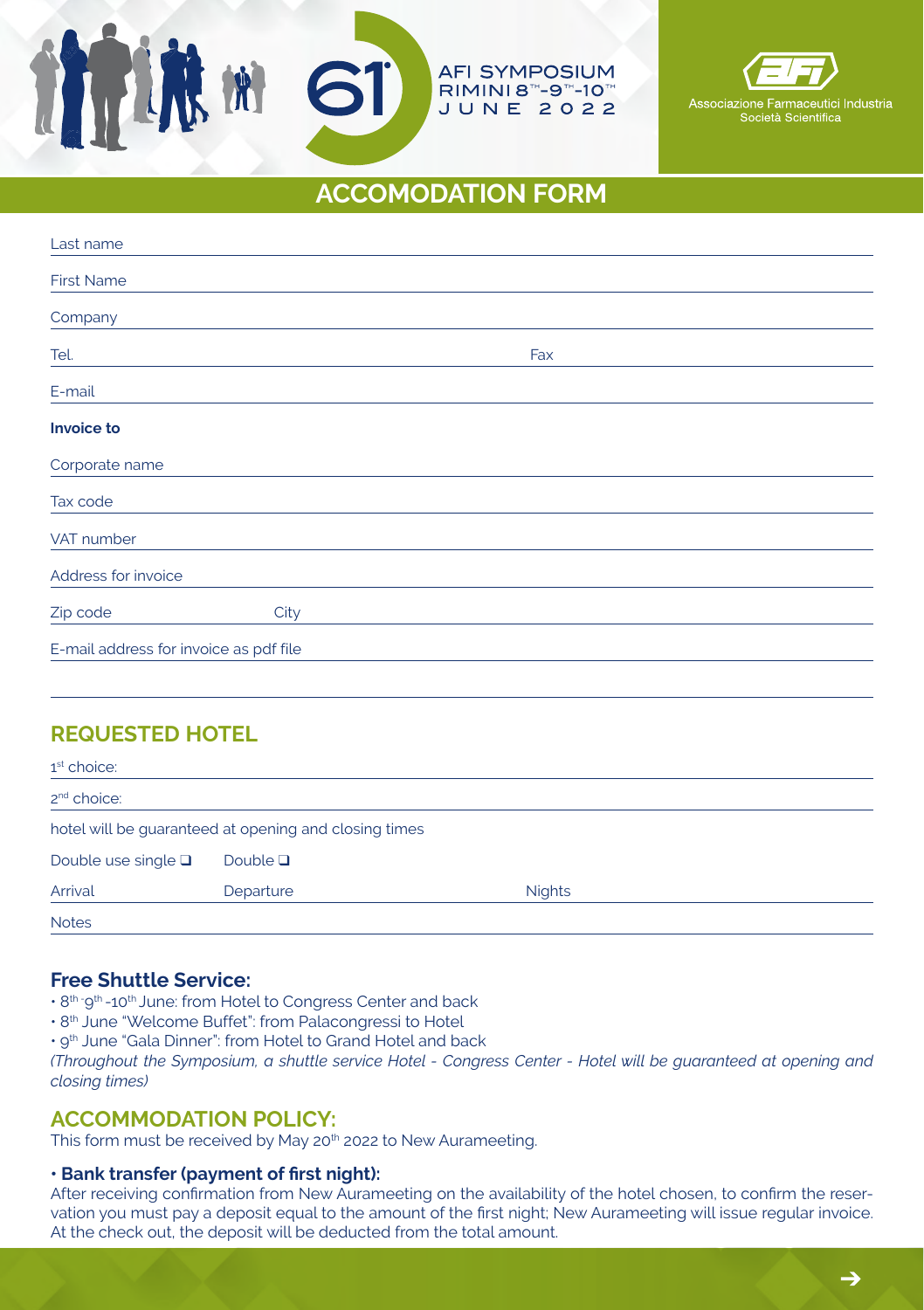## ❏ bank transfer to **NEW AURAMEETING S.r.l.** (VAT n. 04055900965)

#### **Banco BPM Ag. 00617**

#### IBAN: **IT91J0503401726000000043206** - SWIFT: **BAPPIT21617**

*Please specify the reason of the payment and the name of the participant.*

#### **• Credit card:**

The credit card will be used **only** as guarantee for the first night. In case of no show or cancellation received after May 20<sup>th</sup> (see cancellation policy), the amount for the first night will be charged on the following credit card:

**Q Mastercard Q American Express Q Visa** 

Credit Card number

Card owner

Expiry date

Safety code (written on the back of the card)

#### **• Cancellation Policy:**

In case of cancellation or change of hotel booking received in writing by May 20<sup>th</sup> 2022, you will be entitled to full reimbursement of the deposit, reduced by € 20 for administrative expenses. Cancellations or changes submitted after that date and no-show, imply a penalty equal to the cost of the first night.

#### **• Notes:**

– Forms received missing credit card datas or not followed by payment of the deposit for the first night will not be considered.

– The deposits by bank transfer will be accepted until May 20<sup>th</sup> 2022. After that date the hotel reservation will be possible only by credit card.

– The rooms are reserved exclusively to the participants of the Symposium.

Send within May 20<sup>th</sup> 2022 to: **NEW AURAMEETING S.r.l.** Via Rocca D'Anfo, 7 - 20161 MILANO Tel. +39 02 66203390 - Fax +39 02 66200418 e-mail: eventi@newaurameeting.it www.newaurameeting.it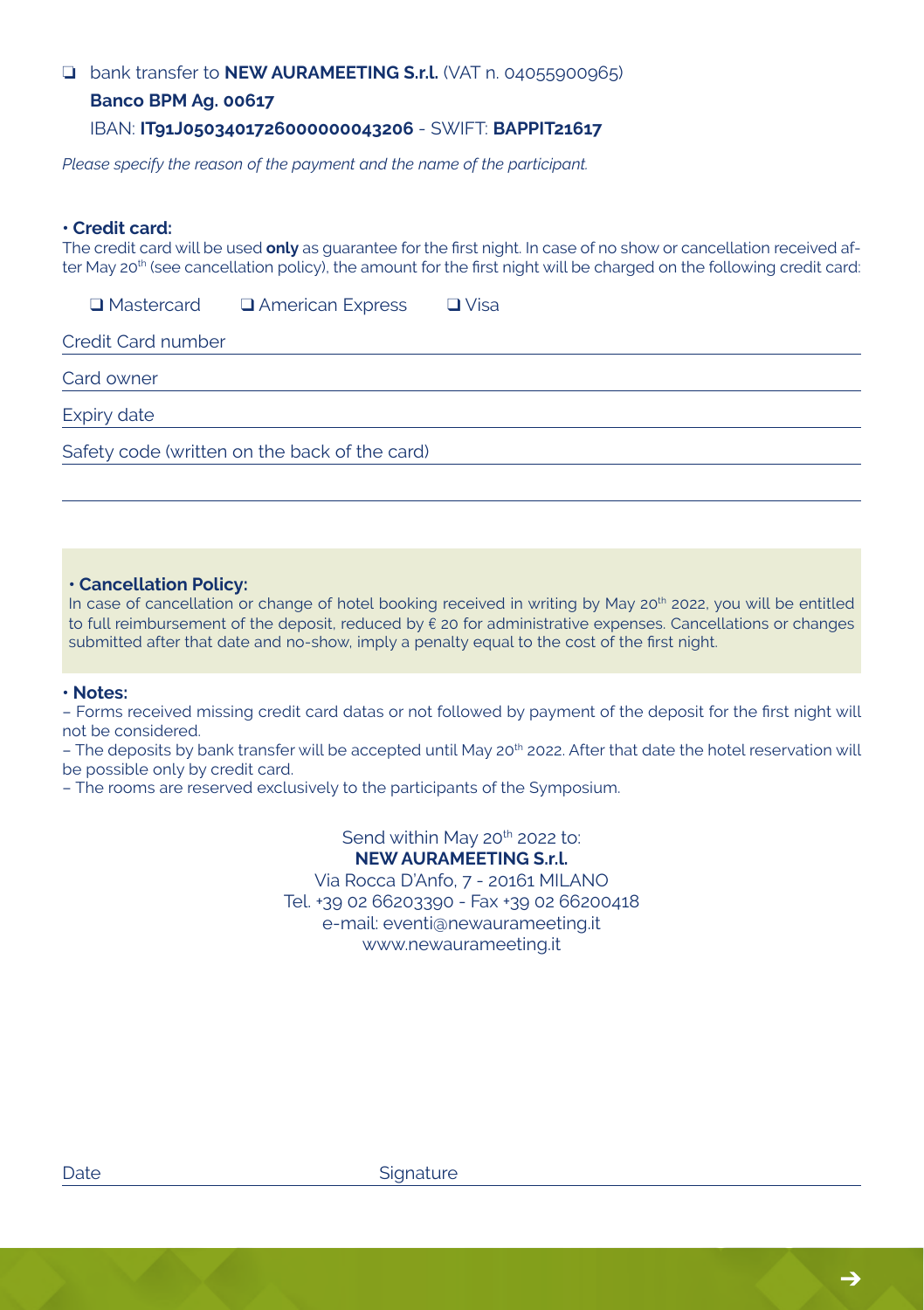| <b>Hotel</b>                                                                                 | <b>Dus</b> | <b>Double</b> | <b>Web-site</b>                                                                    |
|----------------------------------------------------------------------------------------------|------------|---------------|------------------------------------------------------------------------------------|
| 5 star Deluxe:                                                                               |            |               |                                                                                    |
| <b>Grand Hotel Rimini</b><br>e Residenza Federico Fellini<br>Parco Federico Fellini - Rimini | € 235,00   | € 290,00      | www.grandhotelrimini.com                                                           |
| 4 star Superior:                                                                             |            |               |                                                                                    |
| <b>Hotel Savoia</b><br>Lungomare Murri, 13 - Rimini                                          | € 125,00   | € 145,00      | www.savoiahotelrimini.com                                                          |
| <b>Hotel Ambasciatori</b><br>Viale Vespucci, 22 - Rimini                                     | € 125,00   | € 155,00      | www.hotelambasciatori.it                                                           |
| <b>Hotel Sporting</b><br>Viale Vespucci, 20 - Rimini                                         | € 125,00   | € 155,00      | www.hotelsportingrimini.com                                                        |
| <b>Hotel Artis</b><br>Viale Vespucci, 38 - Rimini                                            | € 125,00   | € 155,00      | https://mercure-rimini-artis-hotel.<br>hotelmix.it/                                |
| <b>Hotel De Londres</b><br>Viale Vespucci, 24 - Rimini                                       | € 129,00   | € 169,00      | www.hoteldelondres.it                                                              |
| 4 star:                                                                                      |            |               |                                                                                    |
| <b>Hotel Rosabianca</b><br>Viale Tripoli, 195 - Rimini                                       | € 77,00    | € 97,00       | www.hotelrosabianca.com                                                            |
| <b>Hotel Bikini</b><br>Via Cristoforo Colombo, 4 - Rimini                                    | € 85.00    | € 100.00      | www.hotelbikini.com                                                                |
| <b>Hotel Continental</b><br>Viale Vespucci, 40 - Rimini                                      | € 100,00   | € 127,00      | www.maximilianshotels.it/<br>hotel-continental-rimini                              |
| <b>Hotel Villa Adriatica</b><br>Viale Vespucci, 3 - Rimini                                   | € 105,00   | € 150,00      | www.villaadriatica.it                                                              |
| <b>Hotel Lungomare</b><br>Viale Vespucci, 18 - Rimini                                        | € 115,00   | € 145.00      | https://www.accorhotels.com/it/hotel-<br>8017-mercure-rimini-lungomare/index.shtml |
| 3 star Superior:                                                                             |            |               |                                                                                    |
| <b>Hotel Villa Luigia</b><br>Viale Tripoli, 258 - Rimini                                     | € 55,00    | € 75,00       | www.hotelvillaluigia.com                                                           |

# **All the hotel rates are per room, per night, bed & breakfast board, VAT 10% included.**

City tax to be paid directly to the hotel at the check out:

| Hotel 5 star luxury and 5 star:   | $\epsilon$ 4.00 per person, per night |
|-----------------------------------|---------------------------------------|
| Hotel 4 star superior and 4 star: | € 3.00 per person, per night          |
| Hotel 3 star superior and 3 star: | $\epsilon$ 2.00 per person, per night |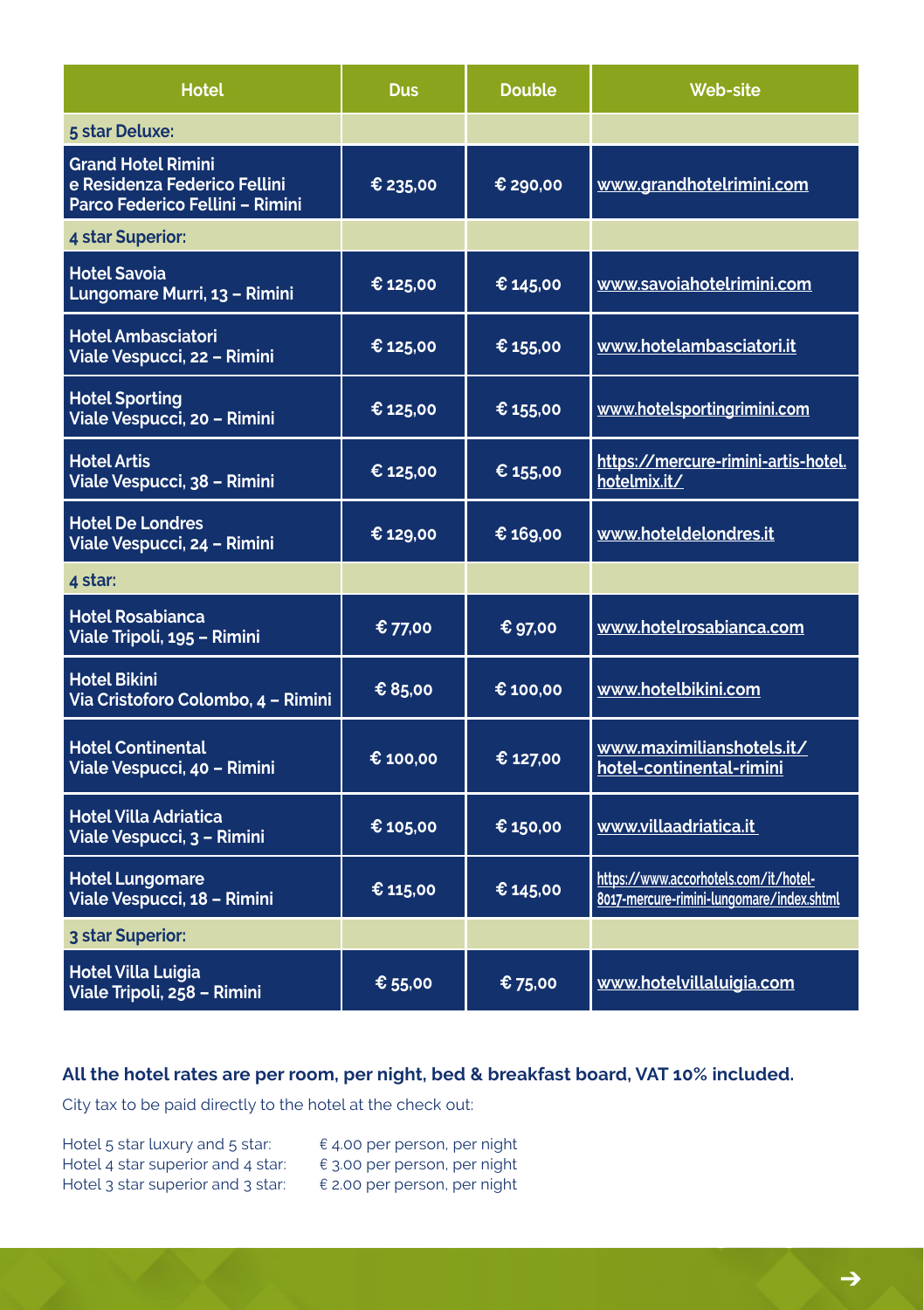



# *Legend*

- *1. Grand Hotel*
- *2. Hotel Bikini*
- *3. Hotel Villa Adriatica*
- *4. Hotel Lungomare*
- *5. Hotel Sporting*
- *6. Hotel Ambasciatori*
- *12. Hotel Rosabianca 13. Palacongressi di Rimini*

*7. Hotel De Londres 8. Hotel Artis 9. Hotel Continental 10. Hotel Savoia 11. Hotel Villa Luigia*

- *SHUTTLE SERVICE pick-up*
- *A. Cristoforo Colombo Street, corner Cappellini Street (Grand Hotel sea-side)*
- *B. Vespucci Street n. 20 (in front of Hotel Sporting)*
- *C. Vespucci Street n. 41, corner Misurata Street (in front of Bar Milano)*